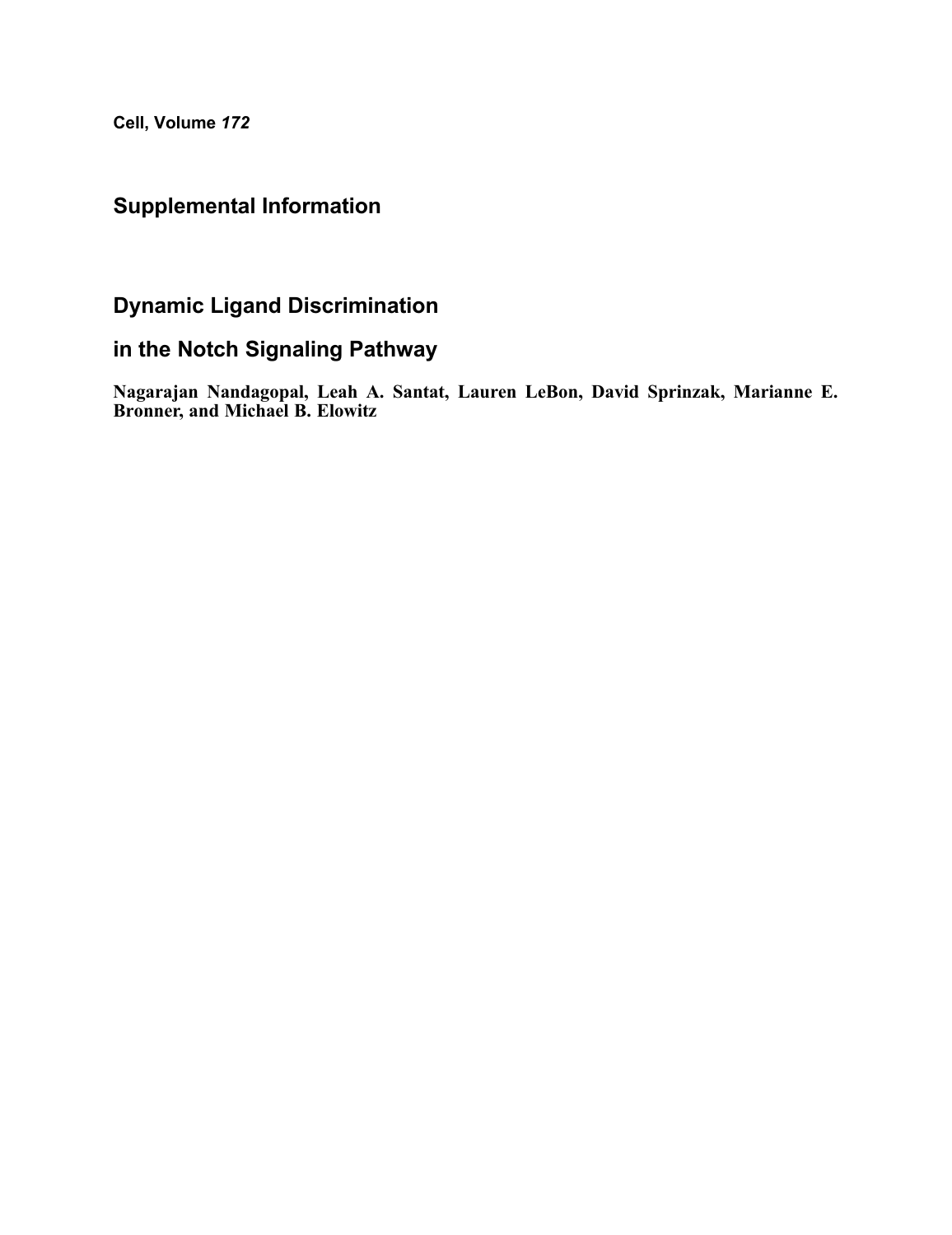## **Supplementary Tables**

*Supplementary Table 1.* **Genes up-regulated > 5-fold at 1h or 6h after DAPT washout, compared to untreated control,** related to Figure 3**.** Highlighted genes are putative direct NICD targets (Castel et al., 2013).

**Gene Untreated (FKPM) After DAPT washout (FKPM) Time after DAPT washout** '8430408G22Rik' 0.351884 5.69606 1h 'Atf3' 14.59 11.59 11.59 1h  $Btg2'$  1h  $4.17528$  84.4997 'Csrnp1' 1h 4.6935 | 24.1845 1h 'Ctgf' 1188.84 1188.84  $\text{Dalrd3'}$  1h 'Dusp1' 22.7818 254.212 'Dusp2' 1h 2.37563 22.9875 1h 'Egr1' 18.126 680.799 1h 'Egr2' 1.58322 58.7534 'Egr3' 1.8697 1.8697 49.0469 1h 'Errfi1' 162.512 1h 'Fos' 18.5828 1h 'Fosb' 16.8939 1h 'Has2' 12.6329 76.5841 1h 'Hes1' 22.4634 253.506 1h  $\text{Ter2'}$  196.579 1h 'Klf2' 1h 4.1184 25.6258 'Med19'  $0$  11.3654 1h 'Mxd3'  $0$  31.4573 1h 'Nr4a1' 1.87277 185.989 1h 'Nt5c3l' 1h 0 34.9025  $\begin{array}{ccc} \text{Pisd-ps3'} & 0 & 10.5308 \end{array}$  1h  $\text{Polr3h'}$  15.0563 1h 'Prickle3' 1h 0 7.29054 1h  $\text{Rad54l'}$  1h 'Rfc4'  $0$  20.9275 1h  $\text{Rgs16'}$  1.99682 30.3236 1h  $\mathbb{R}$ pl26' 111.215 1h 'Sgk1' 51.0718 290.122 'Sync'  $0 \mid 20.309 \mid 1$ h  $\text{Trand2'}$  10.2652 1h  $Zfp36'$  13.9853 102.737 1h  $7.25156$  6h